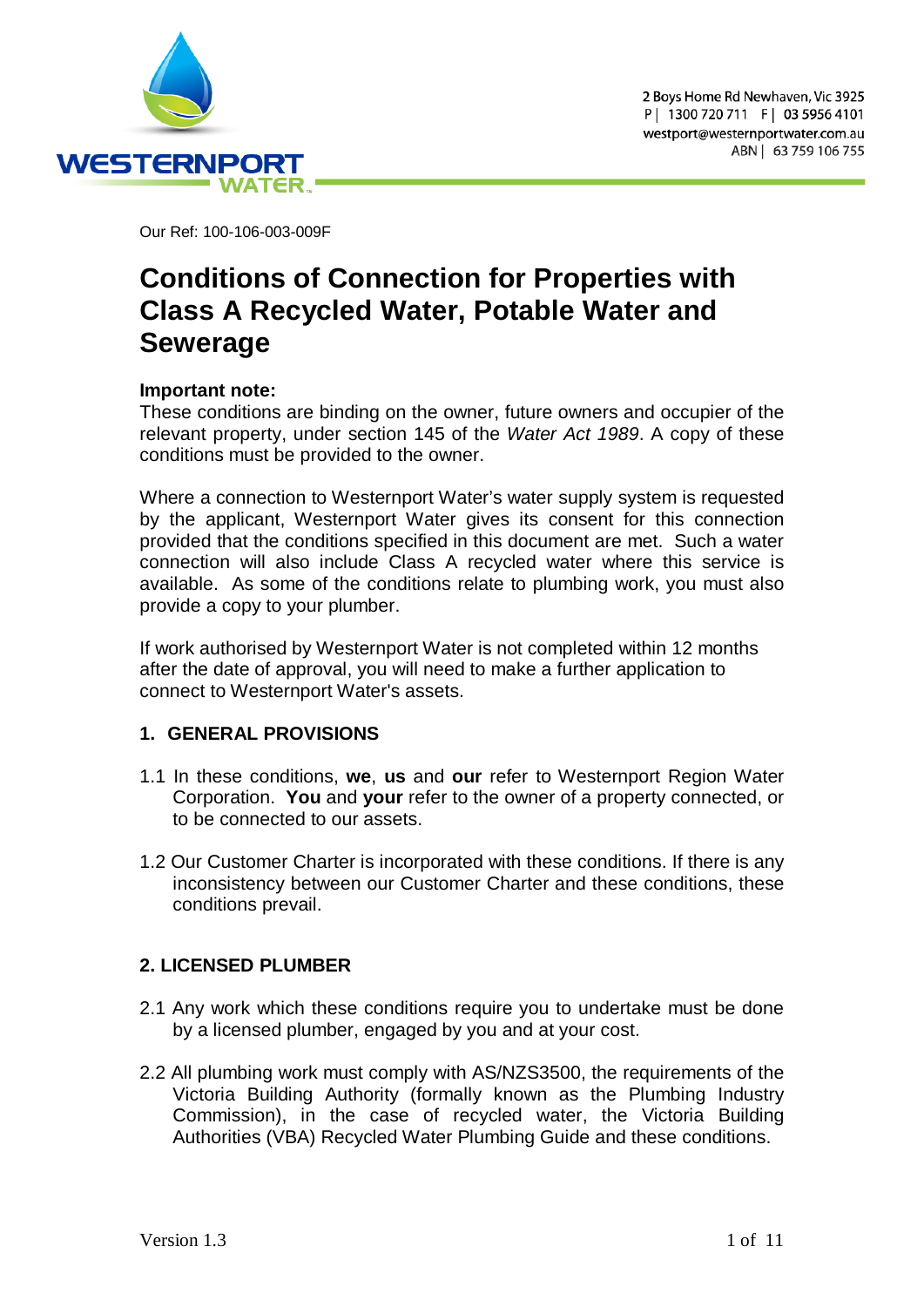# **3. METERS**

- 3.1 You must ensure that any meter installed at your property remains readily accessible to us to read, maintain or replace as required.
- 3.2 If there is no existing relevant meter at your property, we may require you to install one. If we do, the meter must:
	- (a) be installed in accordance with Australian Standard AS/NZS3500 and Westernport Water metering policy.
	- (b) be readily accessible for us to read, maintain or replace, as required; and
	- (c) not be located within a building, other structure or underground.
- 3.3 If we are unable to obtain ready or safe access to read a meter installed at your property at any time:
	- (a) we may ask you to read the meter and to advise us of the reading, within a time which we nominate; and
	- (b) you must comply with our request; and
	- (c) if you do not comply, we may estimate your consumption through that meter for the period since the meter was last read.
- 3.4 If at any time we cannot access the meter in order to read it, we may require a remote meter reading device to be installed. If a device is required, you must pay the cost of the device and for its installation.

# **4. DRIVEWAYS AND PAVING**

- 4.1 Section 148 of the *Water Act 1989* prohibits you from building any structure or placing any filling:
	- (a) within 1 metre laterally of any of our works on your land; or
	- (b) on any land over which an easement exists:
		- (i) in favour of us; or
		- (ii) for water supply sewerage or drainage purposes, without our consent.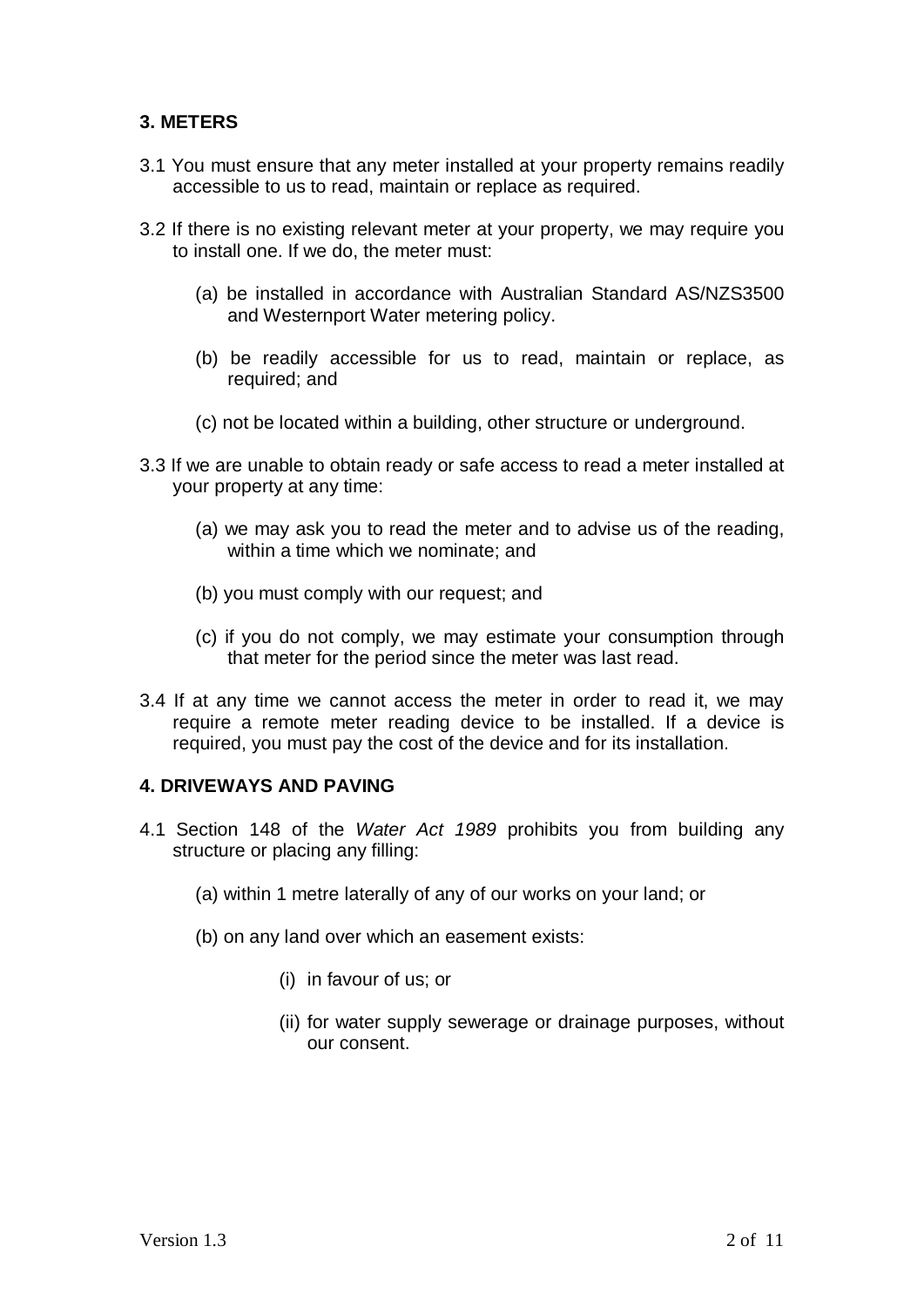- 4.2 Pursuant to section 148 we consent to you constructing a driveway or paving over the above area in Section 4.1, provided that:
	- (a) if constructing the driveway or paving requires any maintenance shaft or hole for our asset to be altered, we must do the necessary work, at your cost;
	- (b) if the proposed paving or driveway will cover an existing dry tapping, the existing tapping must be relocated by us, at your cost;
	- (c) you must remove any part of the driveway or paving, at your cost, if we ask you to, within such time as we determine;
	- (d) we may remove any part of the driveway or paving, at any time and recover the cost from you; and
	- (e) you must arrange for, and meet the cost of, reinstating any such driveway or paving.

## **5. AMENDMENTS**

- 5.1 We may amend these conditions by writing to you. We may do so if we consider that any change, or proposed change, to relevant laws or our regulatory obligations, require an amendment to be made.
- 5.2 We may also amend these conditions from time to time if we consider that it is necessary to:
	- (a) ensure that you or we are able to continue to comply with any law relating to health, safety or the environment; as the case requires; or
	- (b) manage or eliminate the risk of a significant effect on: the health or safety of
		- (i) anyone; or
		- (ii) any part of the environment; or
		- (iii) any of our works.

#### **6. TECHNICAL SPECIFICATIONS**

#### **Installation of potable and recycled water supplies**

(a) In relation to both potable and recycled water:

**connecting works** means the pipes and fittings used or intended to be used for the supply of potable or recycled water, respectively, on your side of the outlet from the relevant meter.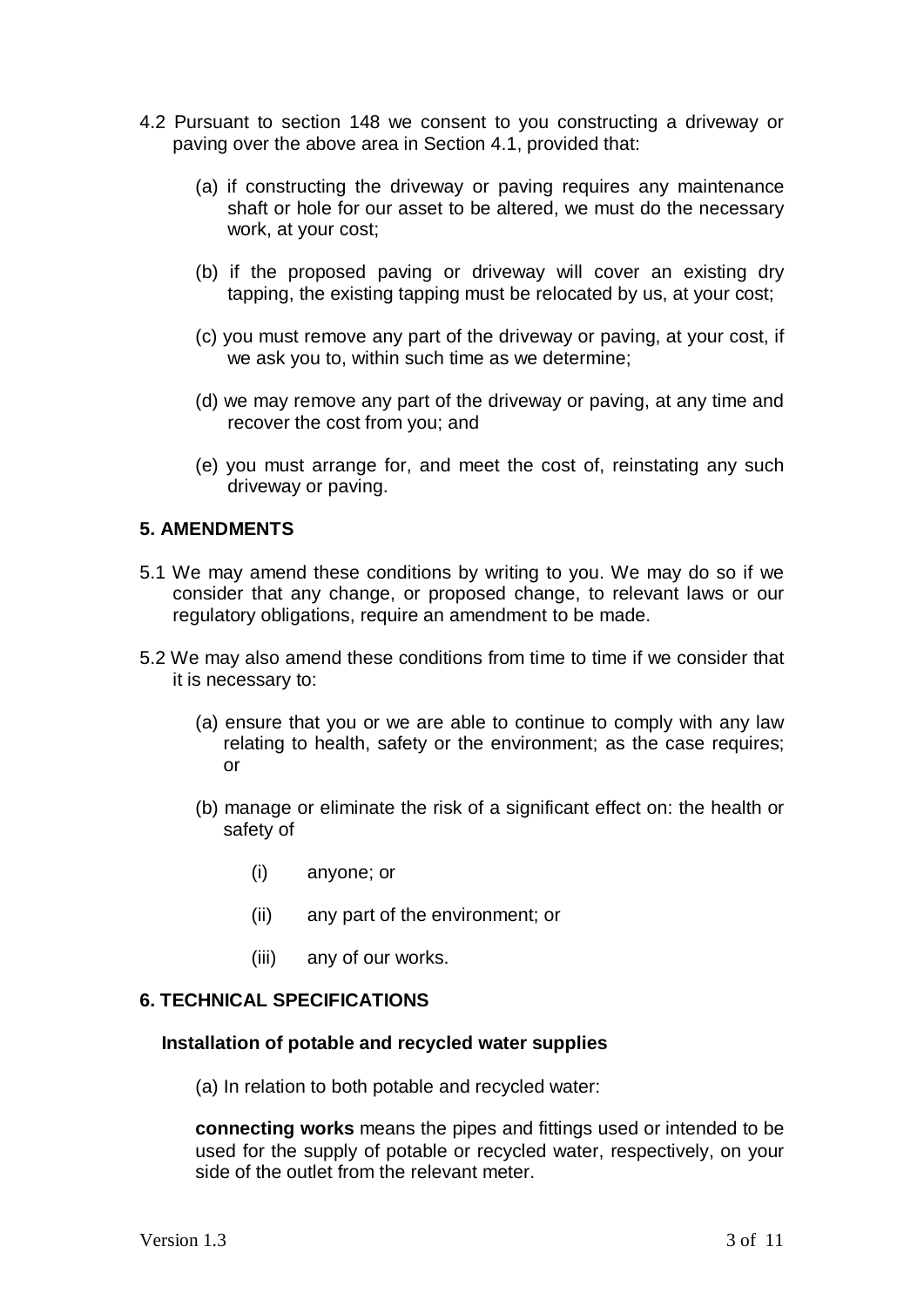**property service** means the pipes, meter and other fittings used or intended to be used for the supply of potable or recycled water, respectively, to your property from our potable or recycled water main, up to and including the outlet from the relevant meter.

- (b) Your licensed plumber can tell you whether your property has an existing dry tapping or wet tapping for either potable or recycled water or call Westernport Water regarding this information.
- (c) If your property has an existing dry tapping you will install the property service and connecting works at your cost.
- (d) If your property requires a **wet tapping**:
	- (i) you must arrange to install both the property service and the connecting works, at your cost, subject to sub-paragraph (ii);
	- (ii) we will install the connecting valve between the property service and our supply system. You must pay the relevant fee approved by the Essential Services Commission;
	- (iii) you must install the relevant water meter, before we install the connecting valve;
	- (iv) at your request, we will give you details of our approved configurations for the installation of water service assemblies;
	- (v) If the work referred to in paragraph (d) has not been completed when we seek to install the connecting valve, you will have to make a further booking. You must also pay any re-booking fee approved by the Essential Services Commission; and
- (e) If any existing potable or recycled water service to your property is to be disconnected, you must expose the existing property service connection at the potable or recycled water main (as the case requires) at your cost, to allow us to disconnect and plug the existing property service. You must disconnect the relevant meter and return it to us or our contractor. You may not disconnect the recycled water service without disconnecting the potable water service as well.

*Please note: You are required to obtain a Road Occupation Permit from the relevant Authority, before commencing any excavation work within a road reserve. You must also comply with every traffic management requirement contained within that permit.*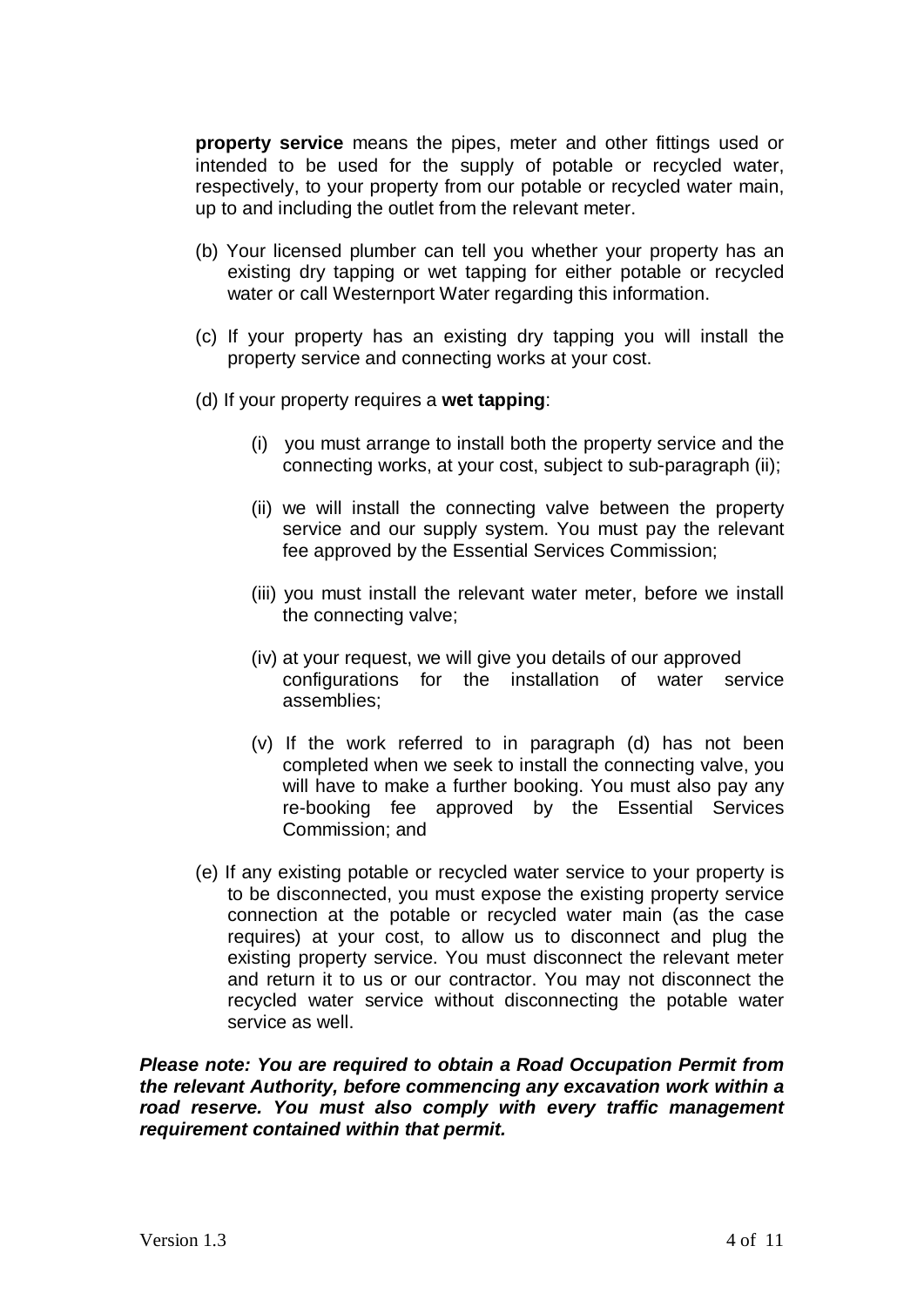# **7. POTABLE WATER CONDITIONS**

When you request connection to a potable water supply such connection will include a connection to Class A recycled water where available. For as long as we provide a supply of recycled water to your property, we encourage you to use recycled water for any of the following purposes:

- (a) watering gardens (including vegetable gardens);
- (b) toilet flushing;
- (c) car washing;
- (d) washing down outdoor furniture or the exterior of your house; or

(e) filling or topping up ornamental water features and ponds that are not used for swimming.

Potable Water should be used for the following purposes:

- (a) drinking
- (b) cooking or food preparation
- (c) bathing or showering
- (d) filling swimming pools or spas
- (e) filling children's water toys

# **8. RECYCLED WATER CONDITIONS**

#### **8.1 Special conditions for installing recycled water supplies**

- (a) A purple class A recycled water meter assembly must be installed, which includes a ball valve, dual check water meter, tap riser, timber stake, purple 5/8 inch inlet thread tap and sign reading "Recycled water. Do not drink".
- (b) A purple class A recycled water 5/8 inch inlet thread tap and sign reading "Recycled water Do not Drink" must be installed to service the front and rear external area of the property.
- (c) The recycled water meter assembly must be positioned to the left of the drinking water meter assembly when facing the property.
- (d) Class A recycled water supply system is to be used for all toilet flushing, fixed and mobile irrigation services.
- (e) We will close and seal the inlet valve to the recycled water meter assembly until we make a supply of recycled water available after the installation is inspected as required by us. This seal may only be removed by us once the system is approved following the commissioning inspection.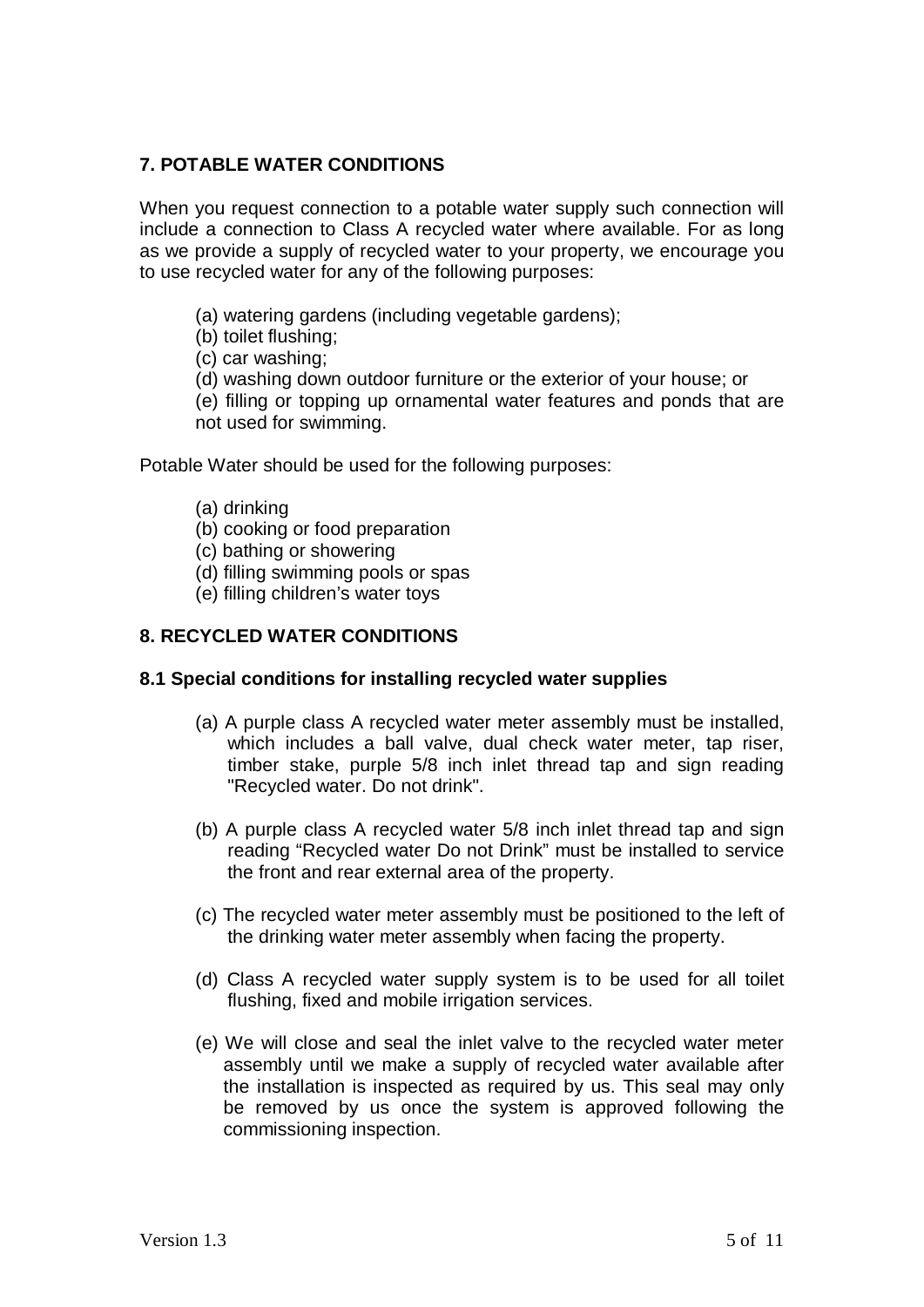# **8.2 Recycled Water Internal Plumbing Systems and Inspection Rights**

- (a) You must ensure that the installations of the connecting works for recycled water and drinking water are completed in accordance with these conditions and AS/NZS 3500.1:2003 at your cost.
- (b) Recycled water supply work inspections undertaken by us may occur as follows:
	- (i) at Stage 1 completion of pipework between the water meter and the building;
	- (ii) at Stage 2 completion of the roughing-in of the pipework inside the building (before plaster installed);
	- (iii) at Stage 3 at works commissioning stage (before the building is occupied);
	- (iv) at other times specified by us;
	- (v) for Stage 1 and Stage 2, inspections will be at our option;
	- (vi) for Stage 1 or Stage 2, inspections, booked as provided at 8.2(g), if we do not inspect within 2 business days of the day booked for inspection, the works may proceed;
	- (vii) for Stage 3, we will inspect the works and until the inspection is satisfactorily completed, no connection to the recycled water supply may occur.
- (c) We may enter the property to which these conditions apply at any reasonable time at your cost to perform an inspection to establish compliance with clause 8.2(a) and (b).
- (d) The purpose of inspection by us is to assess the recycled water works on a risk based approach having regard to the Dual Pipe Water Health and Environmental Risk Management, EPA Publication 1015.1 (as amended or replaced from time to time), in particular to guard against cross connection. We do not inspect for the purpose of assessing compliance with any Plumbing Standards, those responsibilities are with the owner and the owner's licensed plumber and regulated by the VBA.
- (e) These rights of entry and inspection in (c) above are in addition to and do not substitute for or replace or diminish any other rights of entry that we may have under the Water Act 1989 or otherwise by law.
- (f) Notwithstanding the exercise of these inspection rights and any defects in respect of Plumbing Standards observed by us: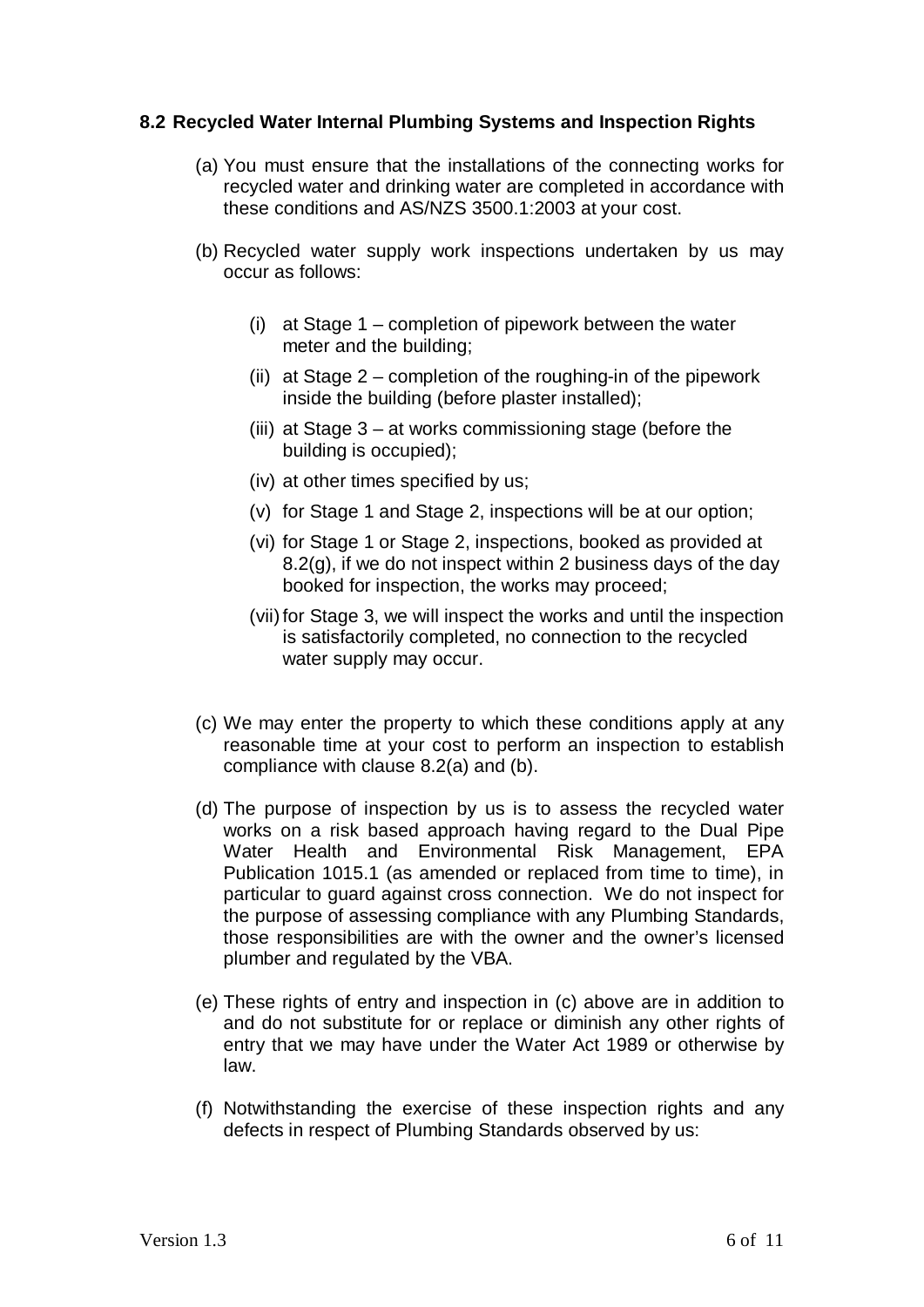- (i) we are not responsible for any defect whatsoever in your private water supply works or their rectification and any such defect remains your responsibility for rectification (whether or not any such defect is one discovered by us) through the engagement of plumbing services to the standard specified in clause 8.2(a);
- (ii) we may notify the VBA of any defect observed.
- (g) Booking Inspections of Recycled Water Plumbing Installations

Inspections of recycled water works must be booked as follows:

- (i) By phone on 1300 720 711 or alternatively via email at [westport@westernportwater.com.au](mailto:westport@westernportwater.com.au) for Stage 1 and Stage 2 for a particular day with 2 business days notice;
- (ii) for Stage 3, for a particular time and day with 2 business days notice with the owners plumber present;
- (iii) in accordance with any inspection procedures, adopted from time to time, by us provided, we may require additional inspections if it thinks fit.

# **8.3 Refusal to Connect / Disconnection**

Any failure to comply with these conditions may result in:

- (a) a refusal of us to allow the connection; or
- (b) the disconnection of any existing connection,

to the recycled water supply.

# **8.4 Taps and signs**

You must ensure that:

- (a) every tap connected to our recycled water supply is a purple 5/8 inch inlet thread tap, of a design approved by Westernport Water;
- (b) a sign reading "Recycled Water. Do not drink" is attached to every recycled water tap, at all times; and
- (c) any pipe, tap or other fitting used or intended to be used to supply recycled water on your side of the recycled water meter is purple, maintained and is never painted any other colour.
- (c) You must ensure that a copy of the Certificate of Compliance issued by the plumber for the recycled water work is sent to Westernport Water within 5 days after completion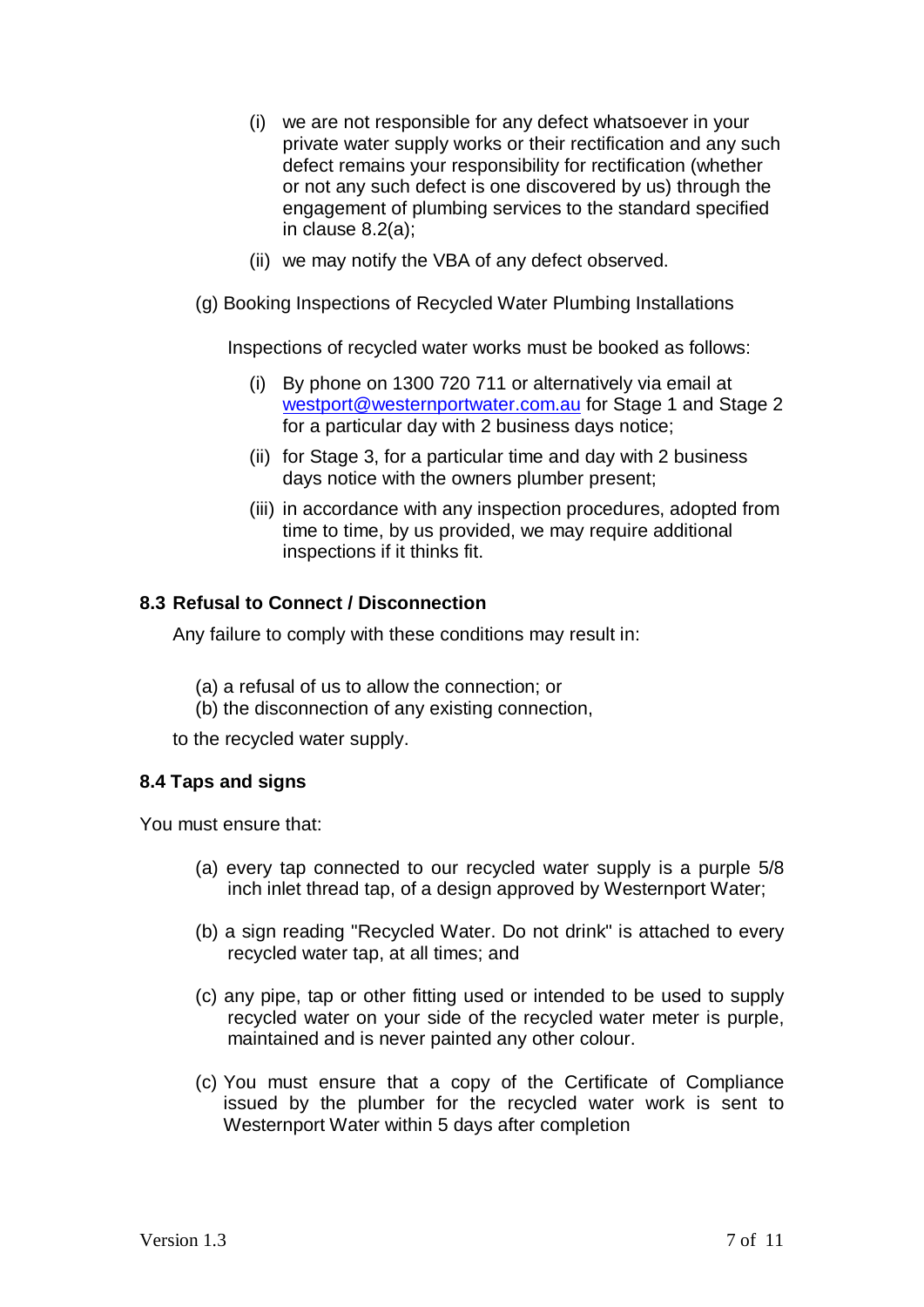# **8.5 Notify others**

You are responsible for:

- (a) notifying members of your household, tenants of and visitors to, your property that it is supplied with recycled water; and
- (b) explaining to them the purposes for which recycled water may and may not be used; and
- (c) ensuring that all such persons comply with sub-clause 8.6.

## **8.6 Use of recycled water**

- (a) You may only use recycled water which we supply for the following purposes:
	- (i) watering gardens (including vegetable gardens);
	- (ii) toilet flushing;
	- (iii) car washing;
	- (iv) washing down outdoor furniture and exterior of your house;
	- (v) filling or topping up ornamental water features and ponds that are not used for swimming; and
	- (vi) fire fighting.
- (b) You may only use recycled water which we supply to you in accordance with the current version of the Health and Environment Management Plan (HEMP) for Phillip Island Recycled Water Scheme. That Plan may be accessed from our website or at our offices.
- (c) You must ensure that no recycled water runs off your property to the stormwater system or the minimal possible volume.
- (d) You must not use recycled water, or allow it to be used for any purpose other than a purpose mentioned in paragraph 8.6(a).
- (e) We may, from time to time, at our discretion, temporarily supply potable water instead of recycled water which we would otherwise supply.

# **8.7 Stopping your use of recycled water**

- (a) You must stop using recycled water whenever we ask you to under this clause and must not resume using recycled water until we tell you to.
- (b) We will only ask you to stop using recycled water if: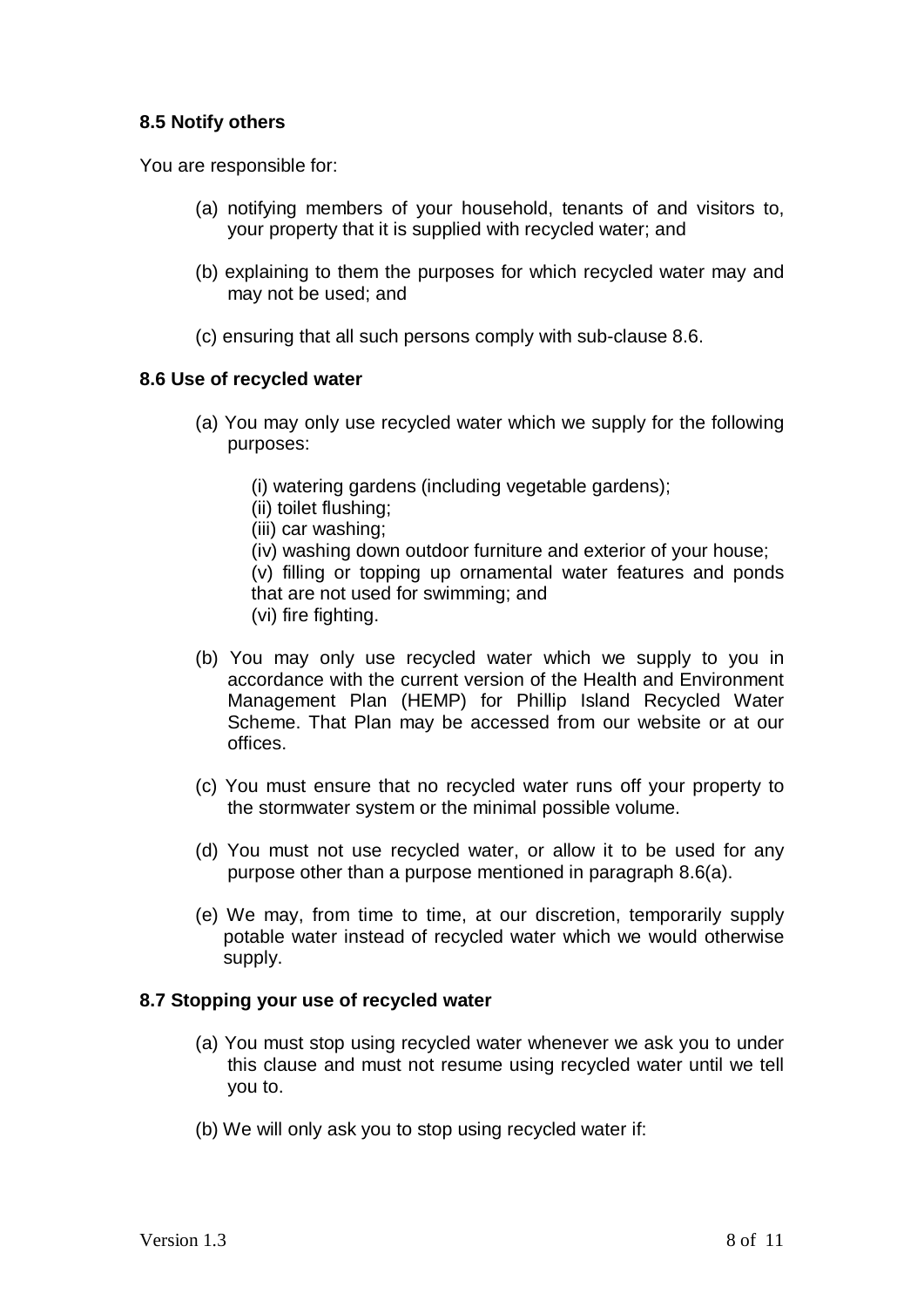- (i) we need to inspect, do work on or close down our assets for supplying recycled water; or
- (ii) we consider that, if you continue to use recycled water this may lead you or us not to comply with:
	- the uses permitted under paragraph 8.6(a); or
	- the current version of the Health and Environment Management Plan for the development in which your property is situated; or
	- any guidelines for the use of recycled water from time to time issued by the Environment Protection Authority, the Department of Health or other appropriate authority; or
	- any law relating to health, safety or the environment; or
- (iii) we consider that, if you continue to use recycled water, there is, or is reasonably likely to be, a risk that would endanger human life or any part of the environment, or compromise the health or safety of any person, or the safety of our works.

## **8.8 Suspending or restricting our supply of recycled water**

- (a) If you fail to book and allow inspections in accordance with subclause 8.2 we may:
	- (i) issue a notice of contravention under Section 151 of the Water Act 1989; and
	- (ii) reduce, restrict or discontinue the supply of water under section 141 of the Water Act 1989,

for failure to comply with these conditions.

- (b) In addition to our powers to reduce or restrict supplies of recycled water under the Water Act 1989, we may temporarily or permanently suspend our supply of recycled water to your property if:
	- (i) we reasonably consider that you have failed to ensure that clause 8 has been complied with; or
	- (ii) the supply of recycled water is temporarily or permanently ceased or restricted; or
	- (iii) the recycled water does not meet Class A standard; or
	- (iv) an event beyond our reasonable control prevents us from supplying Class A recycled water to your property.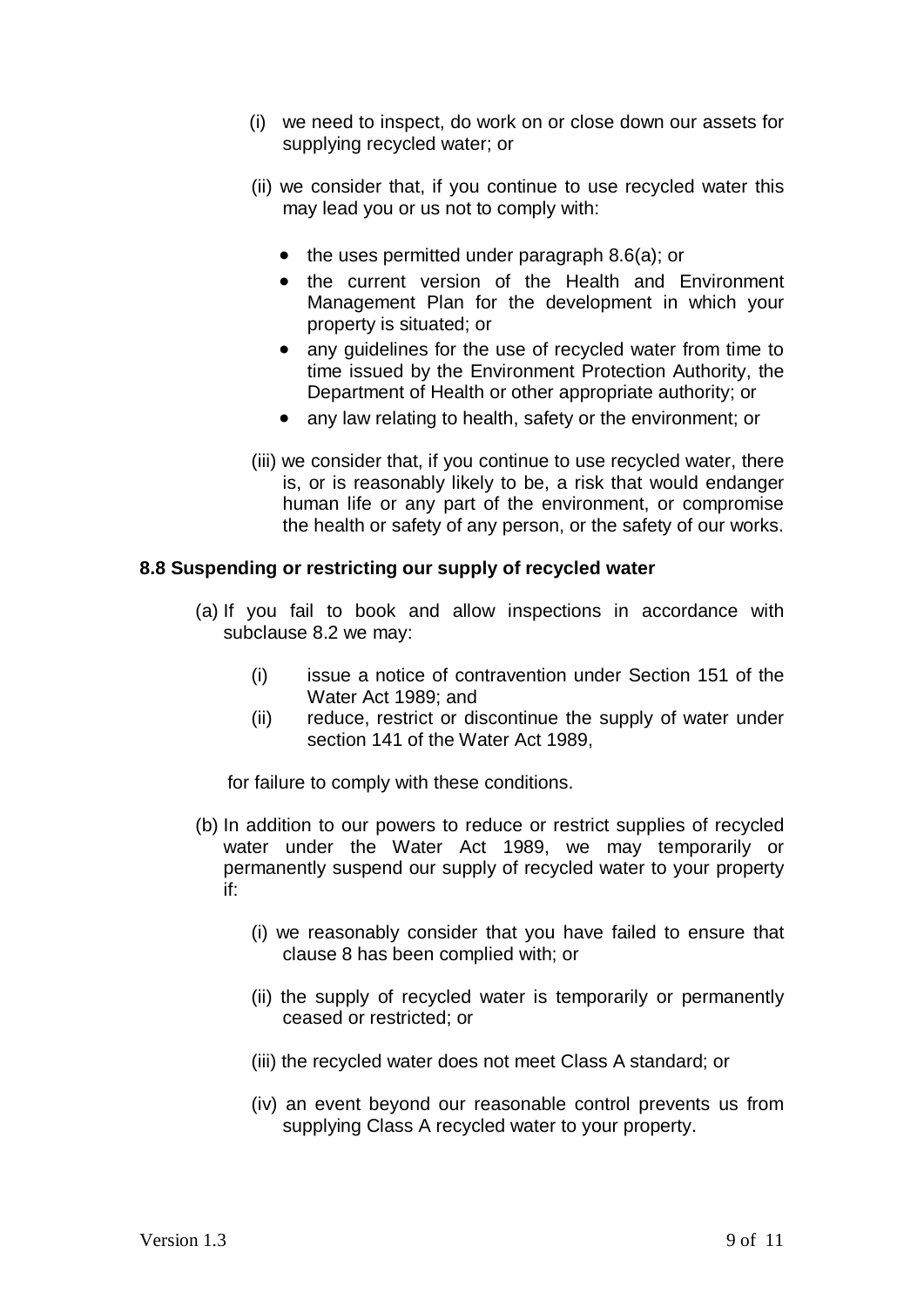(c) We may, from time to time and at our discretion, without notice to you temporarily substitute a supply of potable water for the recycled water.

## **8.9 Indemnity**

- (a) You must indemnify us against:
	- (i) all damages, losses, penalties, costs and expenses whatsoever, which we suffer or incur; and
	- (ii) all proceedings, prosecutions or demands brought or made against us by anyone, whether directly or indirectly as a result of you failing to perform any of your obligations under these conditions, except to the extent that your failure has been caused by our negligence.
- (b) You must not bring any proceeding or make any demand against us for any damage, loss, cost or expense of any kind whatsoever which you incur directly or indirectly, as a result of us:
	- (i) asking you to cease using recycled water under sub-clause 4; or
	- (ii) temporarily or permanently suspending or restricting the supply of recycled water to you under sub-clause 8; or
	- (iii) amending these conditions under clause 5.
- (c) You must pay us any costs we reasonably incur in:
	- (i) making good any damage to our assets or works directly or indirectly caused by your failure to comply with these conditions; and
	- (ii) inspecting our assets or works to see if such damage has been caused.

## **9. SEWERAGE CONDITIONS**

- (a) In this condition, connecting works means the sanitary drains and fixtures on or serving your property, connected or intended to be connected directly or indirectly to our sewer.
- (b) The owner must ensure that a licensed plumber prepares an accurate plan of the below-ground connecting works as installed on your property and gives us a copy within 5 days after the connecting works have been completed. The plan must be in a format approved by us.